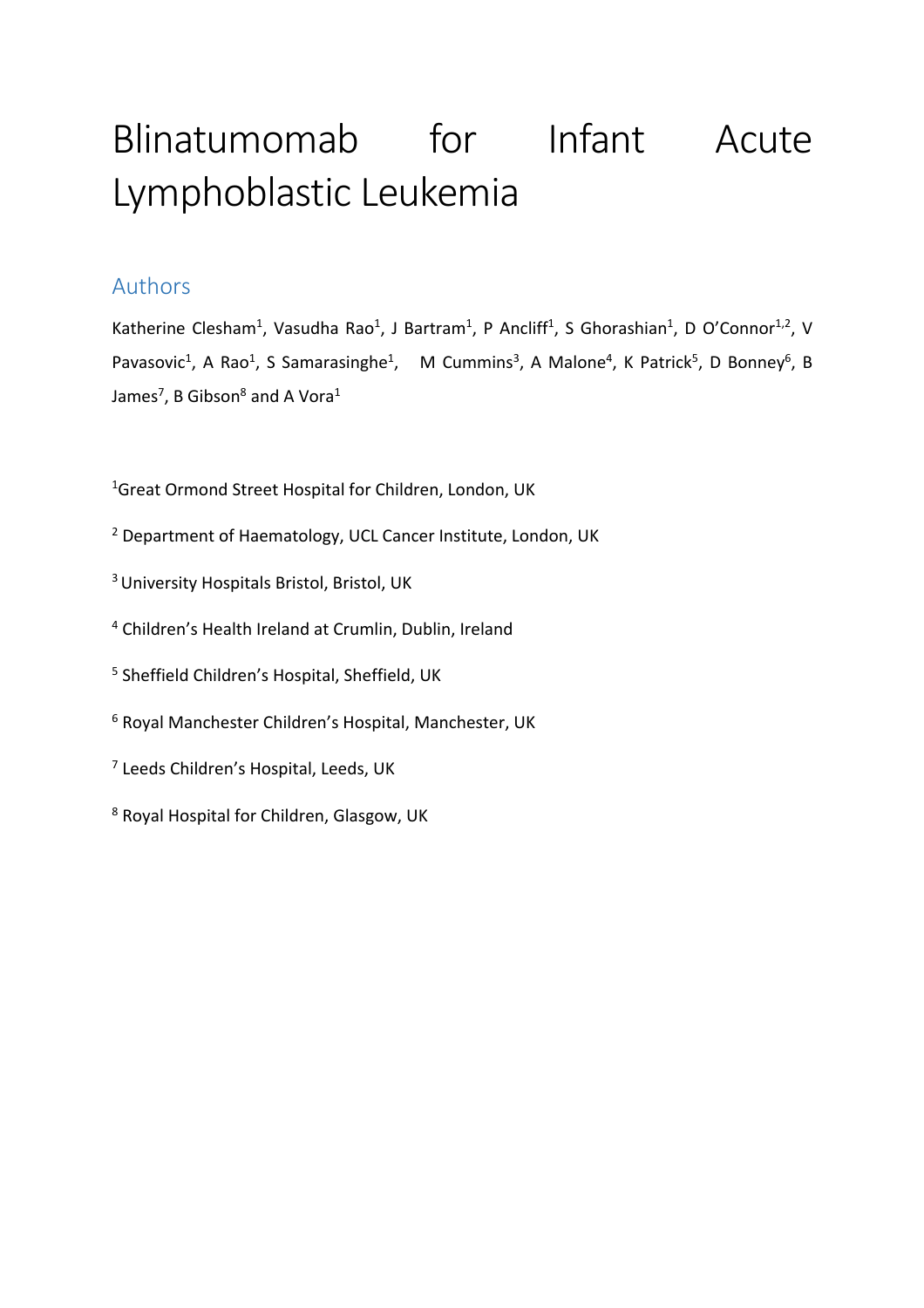#### Running title: Blinatumomab for Infant ALL

#### To the editor

Unlike older children with acute lymphoblastic leukemia (ALL), there has been limited improvement in outcome for infants in the last two decades, with a similar 6-year event-free survival (EFS) and overall survival (OS) of 46.1% and 58.2% in two successive international studies [1] [2]. 'High risk' patients in the latter study had a 6-year EFS and OS of 20.9% and 29.9% despite hemopoietic stem cell transplantation (HSCT) in first remission (CR1). Outcome after relapse is dismal with a 3-year OS of 20.9% [3].

Among novel approaches, immune therapies such as chimeric antigen receptor (CAR)-T cells and blinatumomab offer the greatest potential for improving cure rates. The bi-specific CD3/CD19 engaging antibody, blinatumomab, was found to achieve complete, often minimal residual disease (MRD) negative, remission in children with relapsed/refractory B cell acute lymphoblastic leukemia (B-ALL). Higher responses were observed in patients with less than 50% bone marrow blasts (55.6% vs 32.7% (95% CI 30.8-78.5 and 20.3-47.1 respectively)[4], and an adult study showed complete MRD response rates of 78% when blinatumomab was used to treat MRD-positive ALL in haematological remission [5]. As the risk of relapse after HSCT is predicted by MRD status prior to transplant, deeper molecular remissions achieved by blinatumomab might improve post-transplant outcomes.

Here we report the outcome of 11 infants who received blinatumomab for persistent MRD prior to HSCT. To our knowledge this is the largest experience reported to date in this rare sub-group of patients.

This retrospective analysis included patients from the U.K and Republic of Ireland with Blineage ALL whose initial diagnosis was before the first birthday. Patients were identified from the minutes of a national tumour board supplemented by a survey of pediatric hematologists in the 2 countries. All children were initially treated according to the Interfant 06 protocol [2]. Patients in first remission or after relapse received blinatumomab between 2016-2019 for MRD reduction prior to HSCT. None of the patients had received a prior HSCT. MRD was measured by standardised real-time quantitative polymerase chain reaction (PCR) of immunoglobulin gene rearrangements, pre- and post-blinatumomab. EFS was defined as time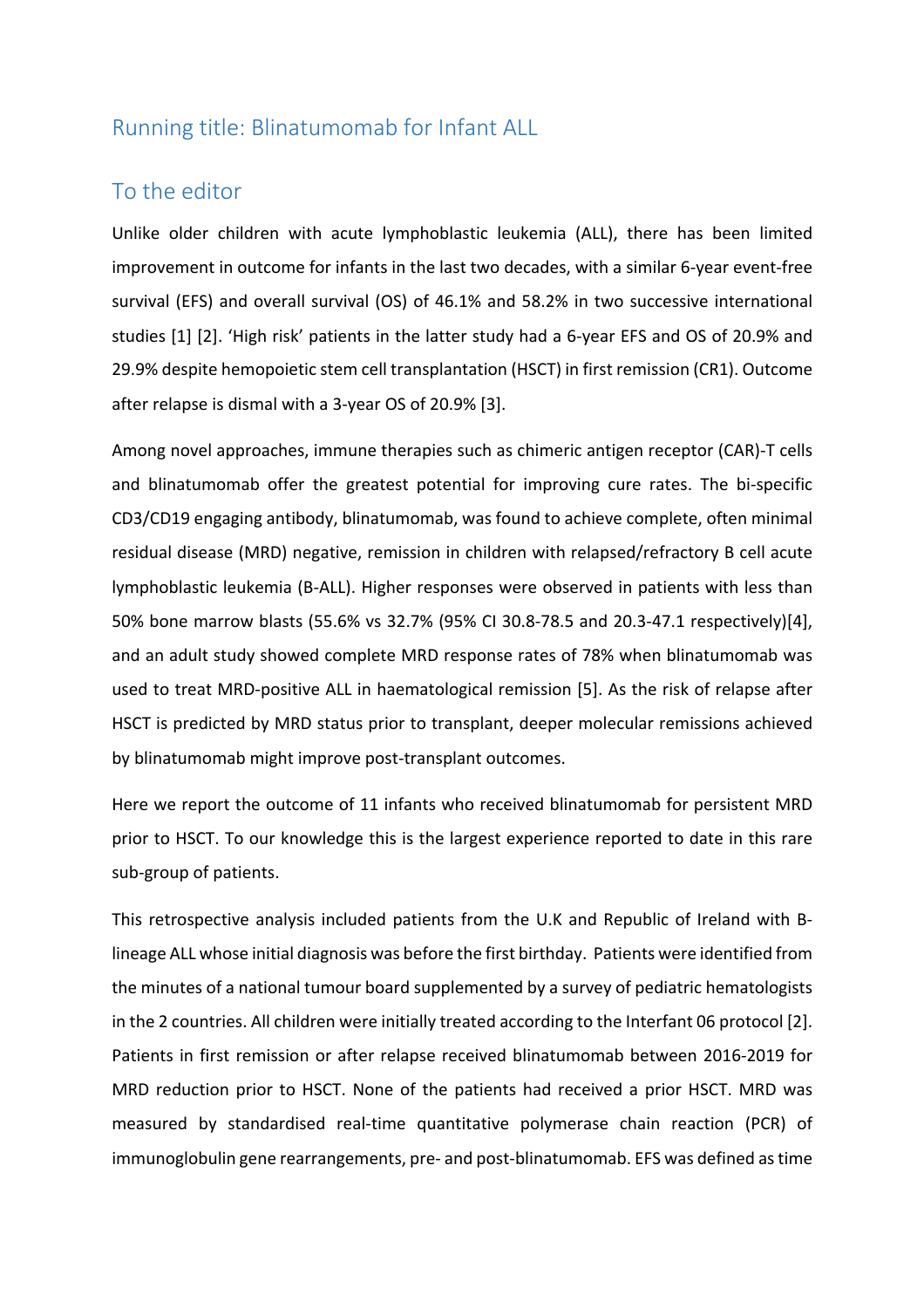from diagnosis to relapse, secondary tumor, or death, and OS was defined as time to death. OS and EFS were reported using the Kaplan-Meier function. Analysis was performed using GraphPad Prism version 7.00 for Windows, GraphPad Software, La Jolla California USA, www.graphpad.com

Eleven patients were identified and met the eligibility criteria for analysis which was treatment with Blinatumomab of MLL-rearranged infant ALL in first remission or relapse regardless of age at which it was administered. The median age at the time of blinatumomab administration was 0.5 years (range, 0.2-2.9 years). One patient had a late relapse of MLL rearranged infant ALL (2.9 years) and was included in the analysis as the aim. All patients had *KMT2A* (MLL)-rearrangement. Seven patients received blinatumomab after relapse and 4 as first line therapy for resistant or refractory disease. Of the 8 patients who were in first or second MRD positive complete remission, the median was MRD was 0.2%, range 0.06-1% (Table 1).

Nine patients received a single 28-day cycle of blinatumomab and the other two received a second cycle pending transplant being arranged. Nine became MRD negative and 2 had a >1 log reduction in MRD prior to HSCT giving a partial or complete MRD response rate of 100%. There was no obvious differences in the presenting features or previous treatment/responses of the 2 patients that didn't achieve MRD negativity. All patients proceeded to HSCT without intervening therapy. The median time from commencing blinatumomab to HSCT was 51 days (range, 34-119). The median follow up following HSCT was 267 days (range, 58-1163). Pretreatment lymphocyte count did not predict response to blinatumomab with even severely lymphopenic patients obtaining a complete MRD response (data not shown).

Three patients had grade 1-2 CRS; one patient had short interruption of blinatumomab and a short course of steroids and the treatment restarted at the lower dose; the remaining two resolved spontaneously without steroid or Tociluzimab. One patient had neurotoxicity manifesting as confusion and somnolence which resolved on interrupting the infusion and did not recur on restarting at a lower dose. This patient also received steroid for grade 2 CRS. Eight of the patients were able to be discharged from hospital after the first week of therapy and they received the remaining infusion whilst an outpatient. The low toxicity and outpatient delivery of therapy concords with the reports of better health-related quality of life in adults treated with blinatumomab compared with standard chemotherapy[6] .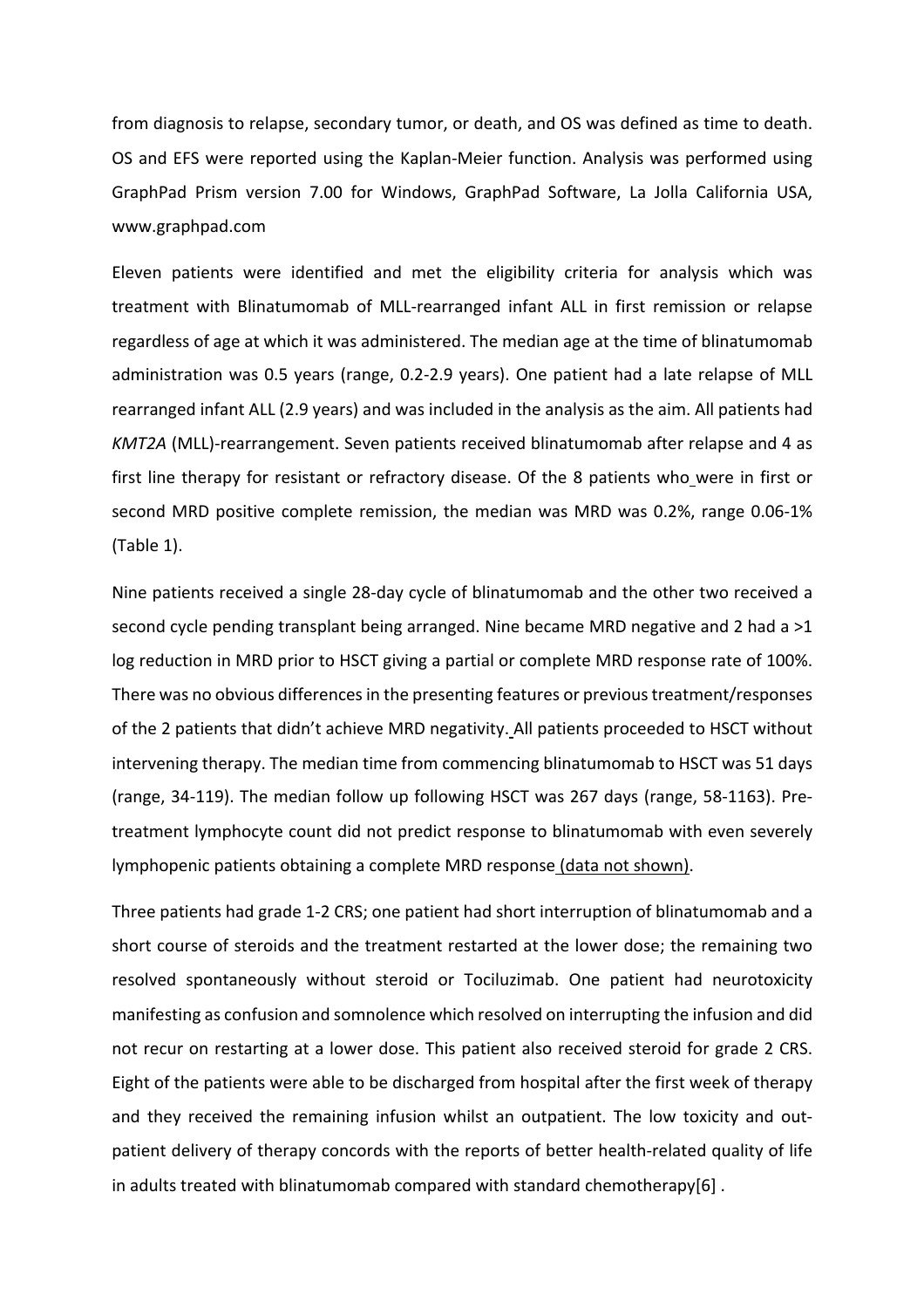3-year EFS and OS post-transplant were 47% and 81%, respectively (Figure 1) and were similar when measured from the point of blinatumomab administration (51% and 79%). Following transplantation, one patient died of parainfluenza pneumonitis (day 57) and four patients relapsed (35, 92, 108 and 133 days respectively), one of whom was MRD positive (0.05%) and 3 MRD negative pre-transplant. Three had CD19 positive relapse and have subsequently achieved a remission with CD19 directed CAR-T therapy. The remaining patient relapsed with lineage-switch monoblastic acute myeloid leukaemia (AML) at day 35 post-transplant and died of progressive leukemia shortly afterwards. This patient had expression of myeloid antigen (CD15) at presentation and relapse. Patients with *MLL*-rearranged B-ALL have been reported to be at increased risk of relapse with a myeloid phenotype [7] . Relapse with a myeloid lineage switch has been reported following treatment with CD19 directed CAR-T [8] and blinatumomab [9] in *MLL*-rearranged B-ALL. In these cases, the 'switch' occurred early following CD19-directed therapy which was not consolidated with HSCT. Different mechanisms for this have been proposed including aberrant response to inflammatory cytokines (notably IL-6), and selection of clones by targeted treatment in combination with different oncogenic drivers [9] [10]. Taken together, these mechanisms demonstrate the inherent plasticity of these primitive cells when exposed to different selection pressures.

This is the first report focussed on using blinatumomab in a relatively large series of infant ALL. A previous case series reported the use blinatumomab for children with MRD positive ALL as a 'bridge' to transplant and included 2 infant ALLs who achieved a complete MRD response but relapsed post-transplant [11]. Additional experience was gained in the phase 1- 2 study [4] which included 3 infants(unpublished data, A Vora). In our multicentre experience we have demonstrated that blinatumomab can be safely and effectively delivered to infants with relapsed or refractory B-ALL with MRD positive disease to achieve molecular remission. Complete MRD responses were seen in the majority of cases and this led to HSCT being undertaken in all patients. The numbers in our series are too small to make definitive conclusions on the long-term outcome but a 12 month EFS of 50% compares favorably with historical outcomes in chemotherapy treated patients.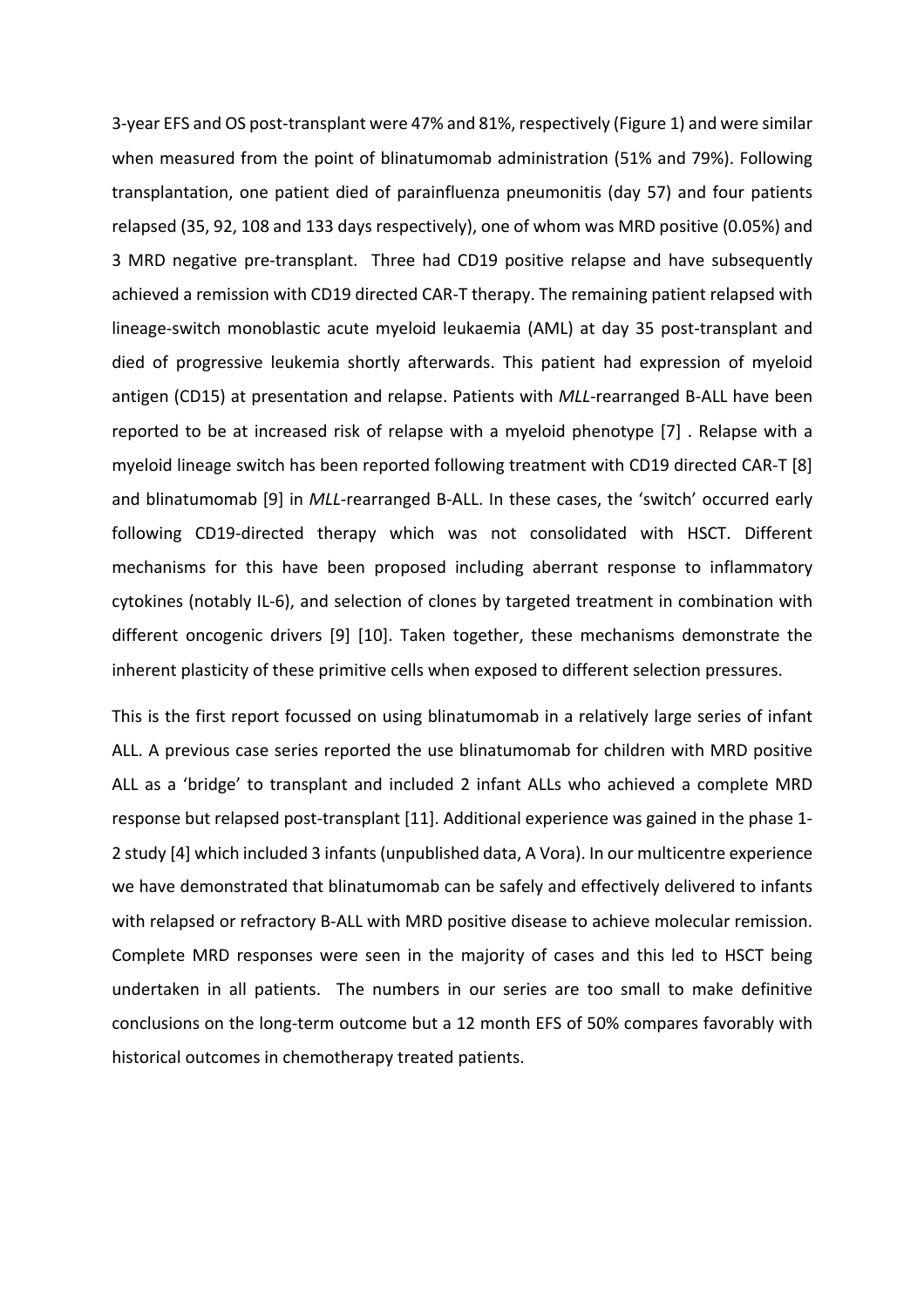## Authorship

All authors contributed to the acquisition or analysis of the data. All authors revised the manuscript critically, approved the final version for publication, and agreed to be accountable for the results printed. K.C wrote the first and subsequent drafts of the manuscript.

# Conflict of interest disclosure**.**

Nothing to disclose

## Correspondence

Professor A Vora,

Great Ormond Street Children's Hospital, Great Ormond Street, London, WC1N 3JH Email: Ajay.vora@gosh.nhs.uk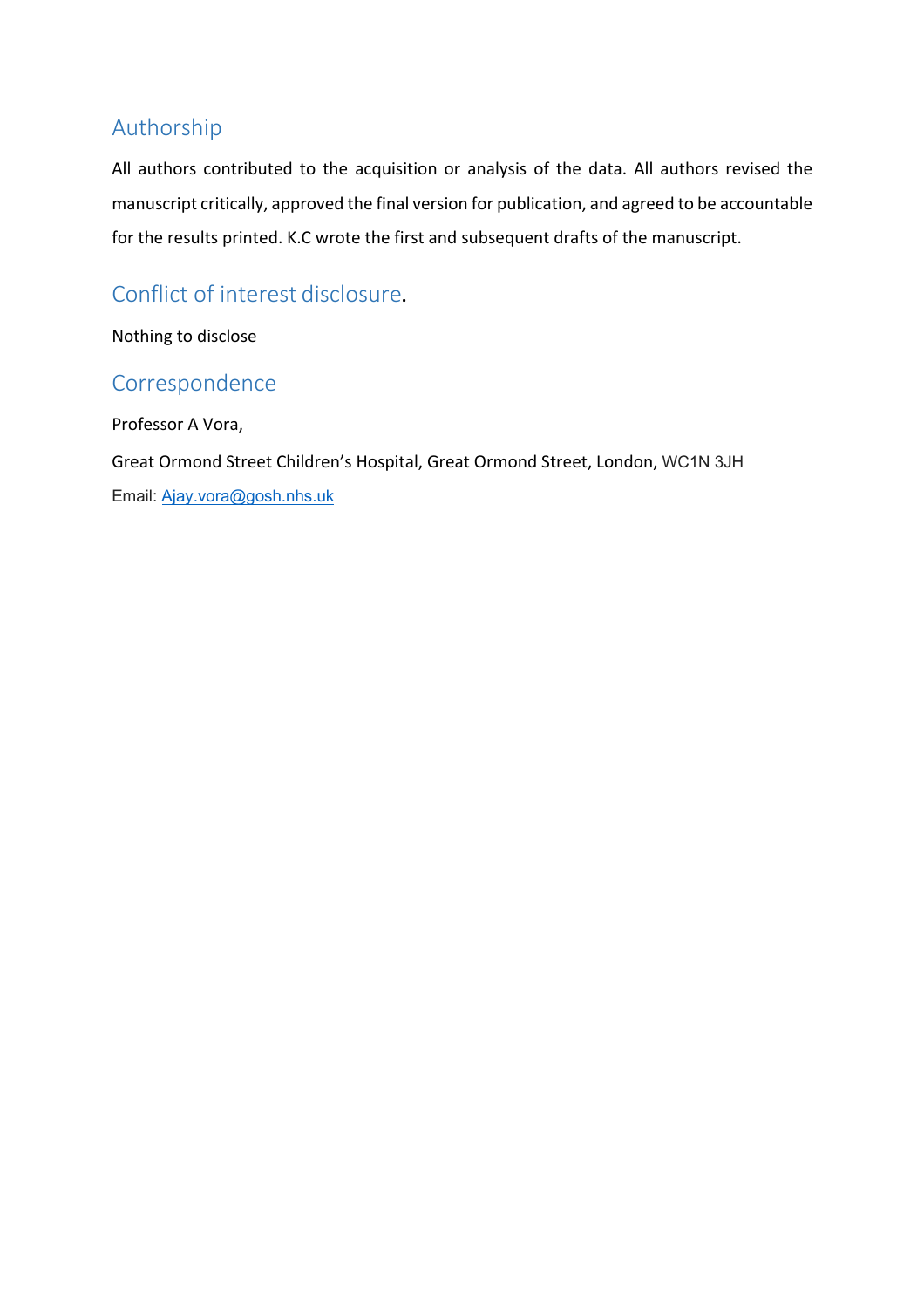Table 1. Patient Characteristics

| <b>Dutcomes</b>                     | Status                                  |                 |        | 5 S S          | Relapse-Died*                                                                                                                                      | CR<br>Relapse -- CR **                                                                                                                                                                                                                                                       |            | CR<br>Relapse -----<br>Died ------<br>CR |             |                    | Relapse-CR *****   |
|-------------------------------------|-----------------------------------------|-----------------|--------|----------------|----------------------------------------------------------------------------------------------------------------------------------------------------|------------------------------------------------------------------------------------------------------------------------------------------------------------------------------------------------------------------------------------------------------------------------------|------------|------------------------------------------|-------------|--------------------|--------------------|
|                                     |                                         |                 |        |                |                                                                                                                                                    |                                                                                                                                                                                                                                                                              |            |                                          |             |                    |                    |
|                                     | Donor source                            |                 |        |                | គ្គ គ្គី គ្គី គ្ន                                                                                                                                  |                                                                                                                                                                                                                                                                              |            |                                          |             | ត្ថិត្តទិនិទ្ធ     |                    |
|                                     | SCT conditioning                        | Flu/Bu/Thiotepa |        |                | $\begin{array}{l} \frac{\text{FIT}}{\text{FIT+ATG}} \\ \frac{\text{FIT+ATG}}{\text{FIT+ATG}} \\ \frac{\text{FIT+ATG}}{\text{FIT+ATG}} \end{array}$ |                                                                                                                                                                                                                                                                              |            |                                          |             | CY/TBI/alemtuzumab | <b>FTT/ATG</b>     |
| Blinatumomab treatments             | Post-MRD                                |                 |        |                |                                                                                                                                                    |                                                                                                                                                                                                                                                                              |            |                                          |             |                    |                    |
|                                     | Neurotoxicity                           |                 |        | 운 운 운          |                                                                                                                                                    | 22222                                                                                                                                                                                                                                                                        |            |                                          |             |                    |                    |
|                                     | CRS (grade)                             |                 |        |                |                                                                                                                                                    |                                                                                                                                                                                                                                                                              |            |                                          |             |                    |                    |
|                                     | Cycles                                  |                 |        |                |                                                                                                                                                    |                                                                                                                                                                                                                                                                              |            |                                          |             |                    |                    |
|                                     | pre(x10 <sup>2</sup> /ml)<br>-ymphocyte |                 |        | 3 8 8<br>0 0 0 |                                                                                                                                                    | $\leq \begin{array}{l} 8 \\ 8 \\ 3 \\ 6 \\ \end{array} \begin{array}{l} 8 \\ 5 \\ 6 \\ 7 \\ 8 \\ \end{array} \begin{array}{l} \pm 4 \\ 4 \\ 5 \\ 6 \\ 7 \\ \end{array} \begin{array}{l} \pm 8 \\ 5 \\ 6 \\ 8 \\ \end{array} \begin{array}{l} \pm 8 \\ 5 \\ 6 \\ \end{array}$ |            |                                          |             |                    |                    |
|                                     | Pre-MRD<br>Ê                            | 5               | es.    |                |                                                                                                                                                    | ማ                                                                                                                                                                                                                                                                            |            | 38895                                    |             |                    | <b>o</b>           |
|                                     | Pre-CNS                                 |                 |        |                |                                                                                                                                                    |                                                                                                                                                                                                                                                                              |            |                                          |             |                    |                    |
| Patient and disease characteristics | Disease Status                          | CR2             |        | 8<br>8<br>8    | CR2                                                                                                                                                | Primary Refractory                                                                                                                                                                                                                                                           | e<br>E E E |                                          | 1st Relapse | CR2                | Primary Refractory |
|                                     | Age/Sex                                 | 0.75/M          | 0.75/F | 0.5M           | 0.41/F                                                                                                                                             | 0.5M                                                                                                                                                                                                                                                                         | 0.5M       | $0.2$ F                                  | 0.2M        |                    | 0.24F              |

Age when blinatumomab administered, M, Male; F, female; FTT, Fludarabine, Treosulphan, Thiotepa; FBT, Fludarabine, Busulphan, Thiotepa; ATG, Anti-thymocyte<br>globulin; MSD, matched sibling donor, MUD, mathoed unrelated donor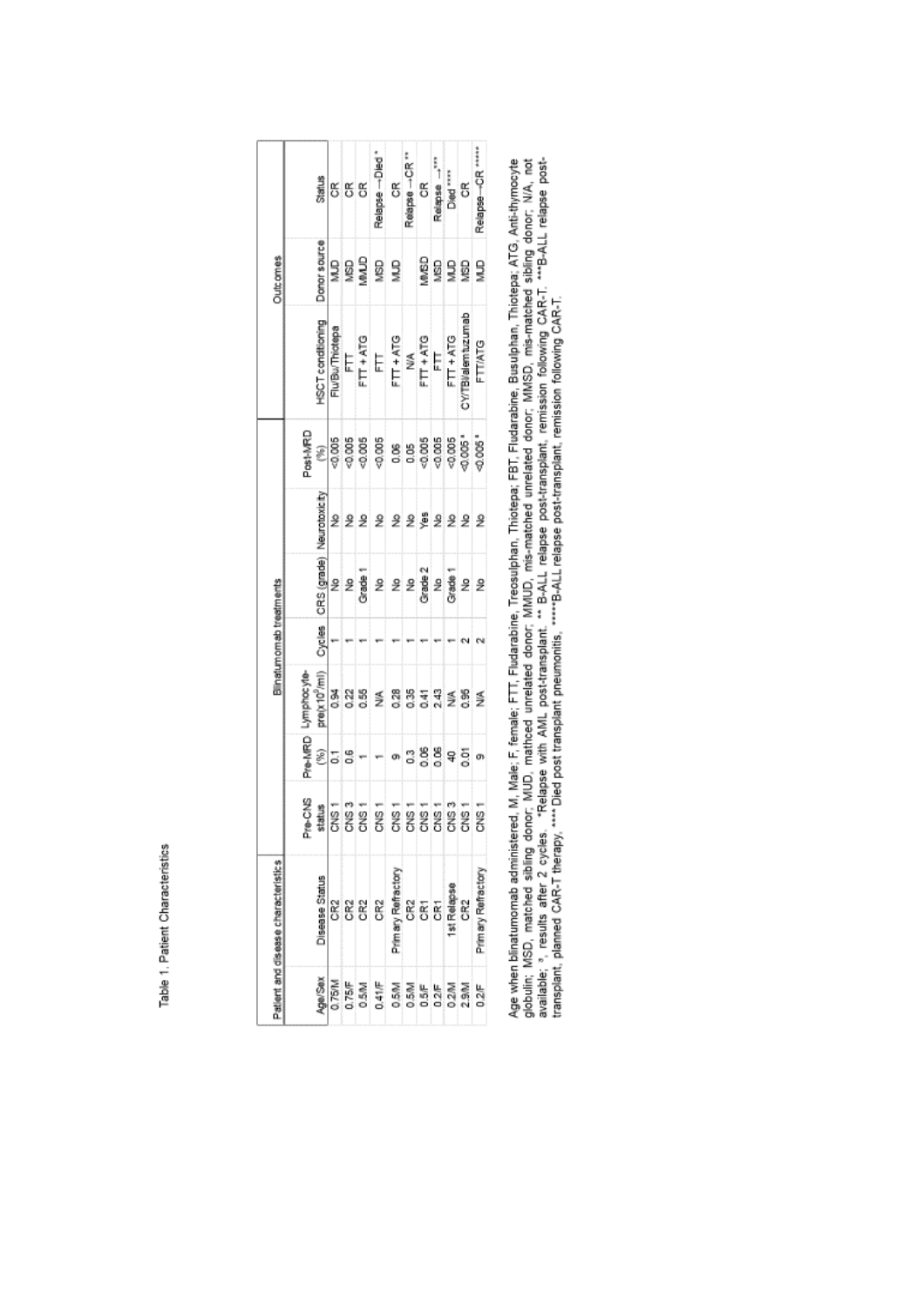

Figure 1: Event-free (A) and Overall Survival (OS) post HSCT